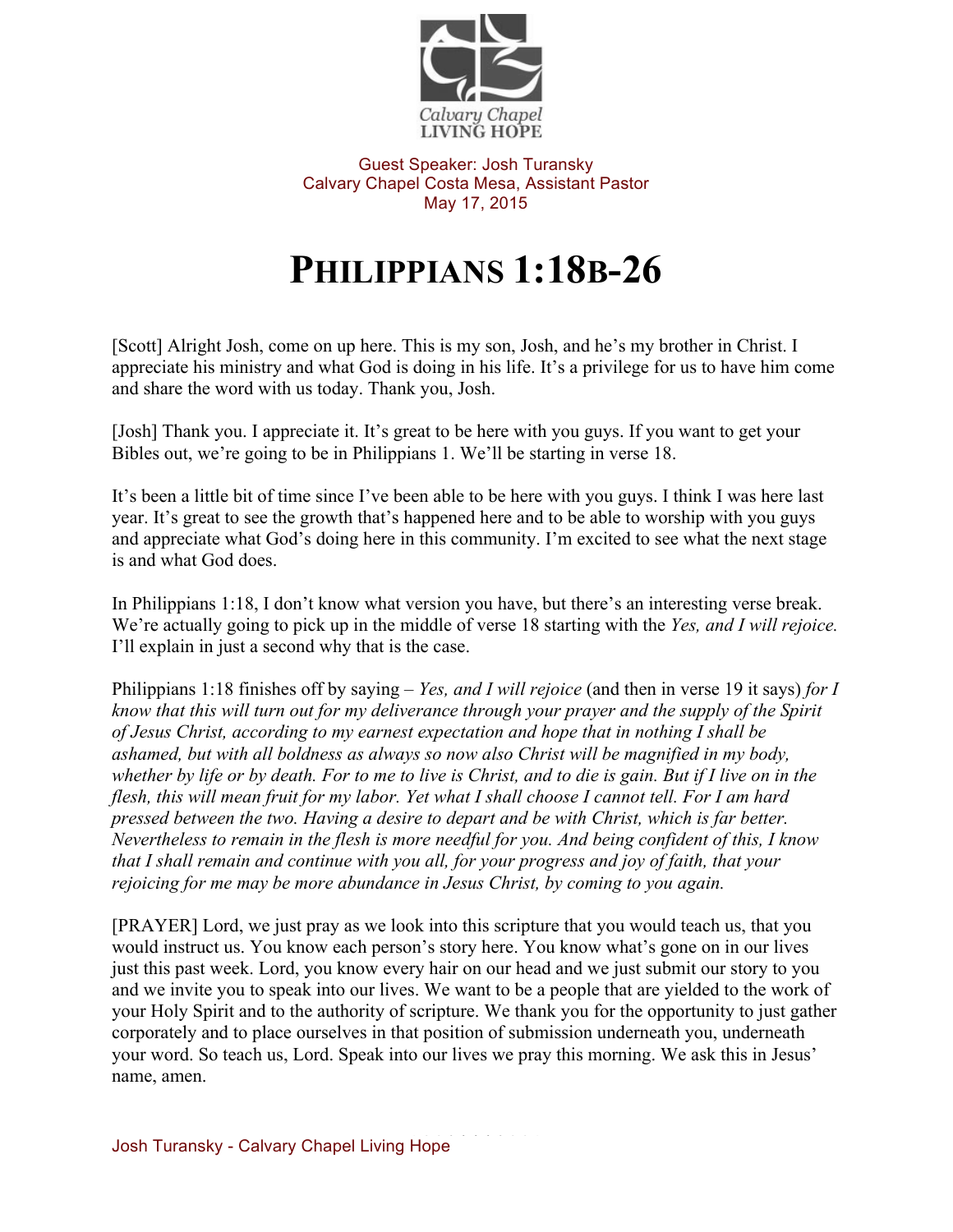So we live in a world that there's a great deal of uncertainty. In fact we live in a world where there's a great deal of anxiety. I was reading a book the other day that was saying that the level of anxiety that the average high schooler experiences, if it were to be compared to the amount of anxiety that a person felt in the 1950s, they would say that the high schooler today is almost mental or on a spectrum where they're struggling with their mental state. We live in a world where there's so much worry and uncertainty.

What I want to do this morning is I want to look at this passage. What I believe it does speak to is our future, or at least the application does because that's what Paul is doing.

I told you that there's a break in this text, right in the middle of verse 18. The reason why there's a break is because the language there goes from speaking about Paul's present circumstance and Paul then goes from talking about what he's been going through and he begins to speak of what's to come. He's speaking of what he's anticipating in the future. A great deal of our worry and anxiety that we wrestle with has to do with our future and what's going to happen in the future.

There's the whole generation that's called the baby boomer generation. The reason why they're called the baby boomer generation is because after World War II there was a sense of calm and a sense of peace and prosperity. There was a greater deal of certainty in the lives of citizens in the Unites States and in the West. So people felt comfortable with having kids and settling down. So there is what was called a baby boom. We call that generation the baby boomers.

That's what comes from a degree of certainty about the future. It's like my life is settled and so I feel like I can have multiple kids and a big family because I feel like I can count on what's going to happen in the future.

Now if you look at our present day the actual numbers in terms of life decisions that people are making, the average age of when people get married has shifted from the late 1970s where the average age of a person getting married was at late twenty-one, twenty-two years old. Now the average person is getting married around the age of twenty-seven.

If you look at childbearing and read into that kind of how settled do people feel, you can see that our world, our culture feels very unsettled. There's a number of reasons for that. People's lives have been changed, probably some of your lives have been changed by things that have taken place within society and culture.

Maybe you had a career that was going along. Let's say you're a travel agent and you've been a travel agent for years and then all of a sudden Orbitz comes along and Expedia. That threatens the career that you were counting on. Or maybe you're in the music industry that's working in a certain way and all of a sudden iTunes comes along and the music distribution and the democracy of music distribution takes place.

In our culture there's a great deal of uncertainty. With uncertainty comes a level of fear about what's going to happen and what's going to take place. They say that 90% of the things that we're afraid of never come to pass, but yet we can be plagued with anxiety.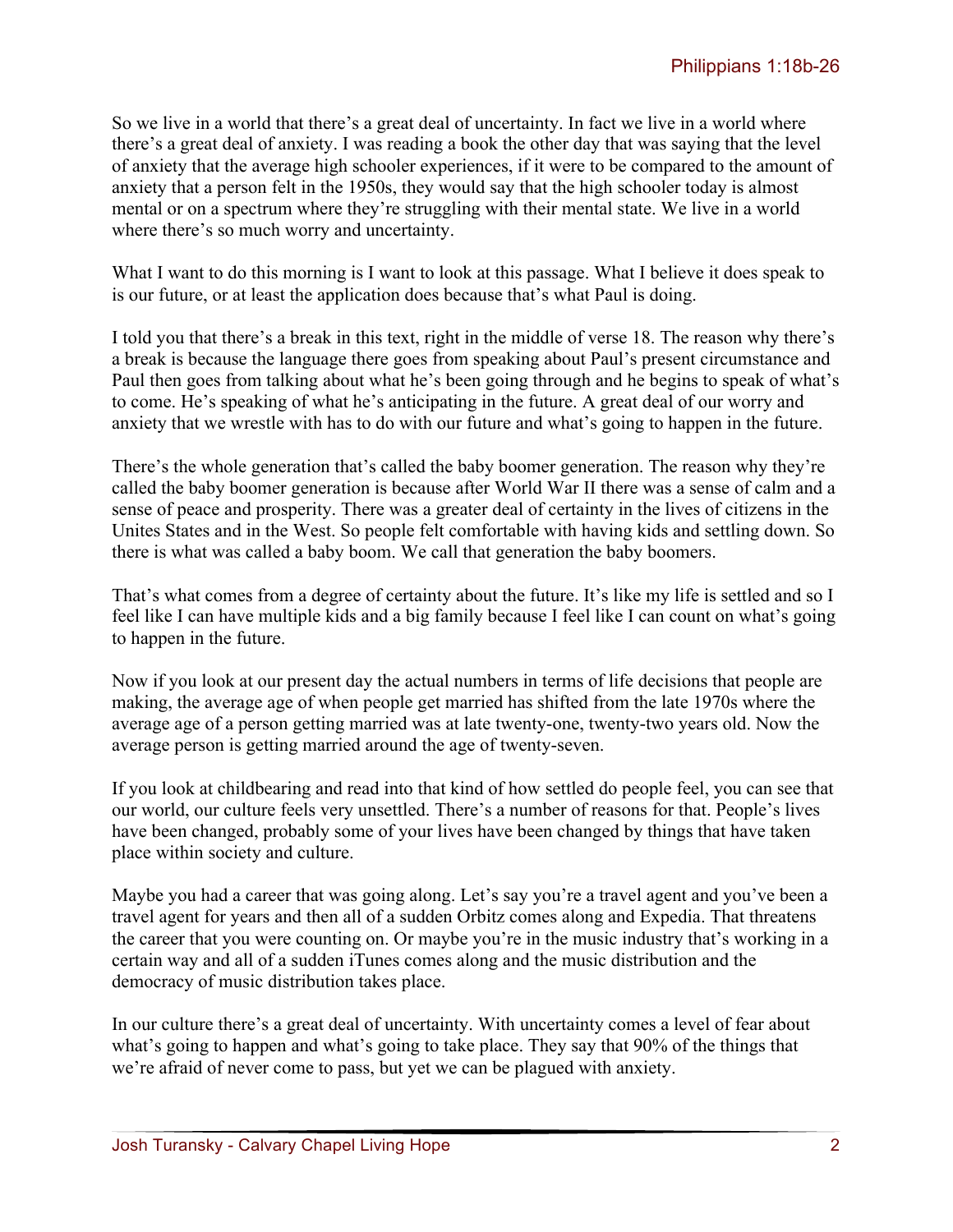So in this passage here Paul is talking about his own future. What we're going to see is that Paul, rather than being dominated by all the possible scenarios of what could happen in his own future, he is choosing to look at his future through a theological lens. He's looking at it through scriptural truth and he's saying this is the reality about who God is, how the gospel has impacted my life, and I'm going to count on those things.

The breakdown of this text is verses 18b-20 as Paul is talking about the reason for his rejoicing. The reason for his rejoicing. Then verses 21-24 he's explaining his life and death statement. You see at the end of verse 20 he says that *Christ is going to be magnified in* his *body, whether by life or by death.* And then verse 21-24 is his explanation of that statement. Whenever you see that word *for*, in many, many cases in scripture that means that there is going to be an explanation. It's a substantiation of the preceding statement. Then in verses 25-26 Paul explains the results of him being given life. It would be to their advantage. He talks about *if I live on in the flesh,* I continue to live here on this earth, here is how that is going to affect you guys.

So there are a couple of points that I want to pull out of this, three major points that I think come from this text that really impact us. The first is found in verses 19 and 20. It's this: Our future is good for Jesus. Our future is good for Jesus.

Now often when we think about our future we're thinking about "how is it going to impact me?" Right? We're the center of our own anxiety. We're anxious because of what's going to happen to us. But what Paul says in regards to his own future is that it's *whether by life or by death Christ is going to be magnified in me.* In other words, Paul's future is good for Jesus. It's going to glorify Him.

Warren Wiersbe, who's a great commentator, says this in regards to this whole idea of Christ being magnified. He says, "The telescope brings distant things closer, and the microscope makes tiny things look big. To the unbeliever, Jesus is not very big. Other people and other things are far more important. But as the unbeliever watches the Christian go through a crisis experience, he ought to be able to see how big Jesus Christ really is. The believer's body is a lens that makes a little Christ look very big, and a distant Christ come very close."

Just like you'd look through a telescope and you'd see a distant planet and it brings that planet closer, so too Paul says when people look at my life it's going to magnify Christ, whether it's through life or through death.

Paul also said the same kind of things in 1 Corinthians 6:20. He says – *For you are bought with a price: therefore glorify God in your body, and in your spirit, which are God's. Paul is totally sold* out as a disciple to having Jesus be glorified in him, whether it's by life or by death. He told the Corinthians, "Hey, let God be glorified through you. That is your purpose. That is why you exist is for the glory of God."

In 2 Corinthians Paul was very transparent with the church, talking about his own personal trials. When he wrote the letter to them he had just gone through a great deal of persecution. In fact in 2 Corinthians he says that he was *despairing of life.* He wasn't necessarily suicidal, although he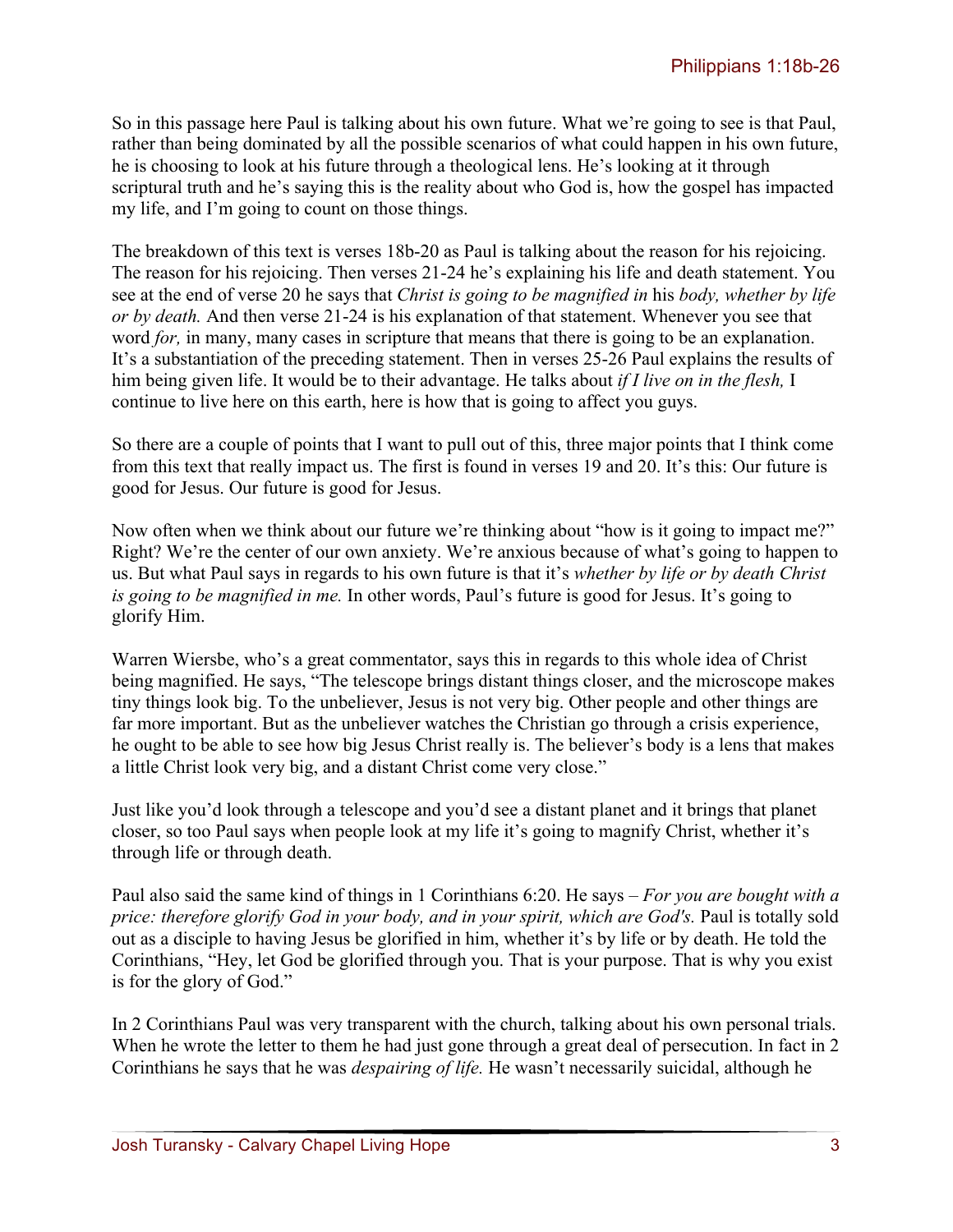may have been. But he was questioning whether or not he would continue to live. He was questioning what his future would look like.

He went through some horrendous stuff and he says in 2 Corinthians 4:7, *But we have this treasure in earthen vessels* (which is Christ if you look in the context. We have this Christ-in-us relationship). *We have this treasure in earthen vessels, that the excellency of the power may be of God, and not of us. We are hard pressed on every side, but not crushed; perplexed, but not in despair; persecuted, but not forsaken; struck down, but not destroyed.* And then look at verse 10. It says, *Always carrying about in our body the dying of the Lord Jesus, that the life of Jesus also may be manifested in our body.* 

In other words Paul is saying that God has a plan when He allows His chosen apostle to go through trials. It's so that the life of Jesus can be evident in His life.

This is 2 Corinthians 4:10. He says, *Always carrying about in the body the dying of the Lord Jesus.* He looked at his trials as not something that God intended for him to escape, but something that God intended for him to go through and to bear so that the resurrection power of Jesus could be seen in his life.

In 1 Corinthians 15 he says that he calculated out what risks he was going to take on a daily basis, based upon the reality of the resurrection. He was willing to take great risks because the God that he served was the God who was raised from the dead. So he believed in the resurrection power of God and he believed that God intended to put on display through him the power of the resurrection.

So the first thing that we see in this text out of Philippians is that our future is good for Jesus. As long as you're a disciple and you're submitted to the Lord, whether it's life or it's death, whether it's the job promotion or losing the job, whether it's the cancer prognosis or I've been healed from cancer, whether it's my kids end up kind of doing what I had hoped they'd do and what I dreamed for them or, man, my kids really struggle – either way what God wants to do in us is He wants to glorify the person of Jesus through our lives.

Again, we are that lens, Paul says, "I am that lens that Christ can be magnified in my life by life or by death." That's a whole lot different of a perspective than a life dominated by fear or hopelessness or despair. It's a really optimistic perspective that no matter what way this whole thing goes, whether Caesar decides to kill me or to give me life, Christ is going to be magnified in my body.

The second thing that I see in this text is that Jesus makes every future option good for us. In verse 21 he says this: *For to me to live is Christ, and to die is gain. But if I live on in the flesh, this will mean fruit for my labor. Yet what I shall choose I cannot tell. For I am hard pressed between the two. Having a desire to depart and be with Christ, which is far better. Nevertheless to remain in the flesh is more needful for you.* 

So Paul explains to this church in Philippi that as he's sitting in jail in Rome and he's under house arrest not knowing if he's going to get a death sentence or a life sentence, meaning that if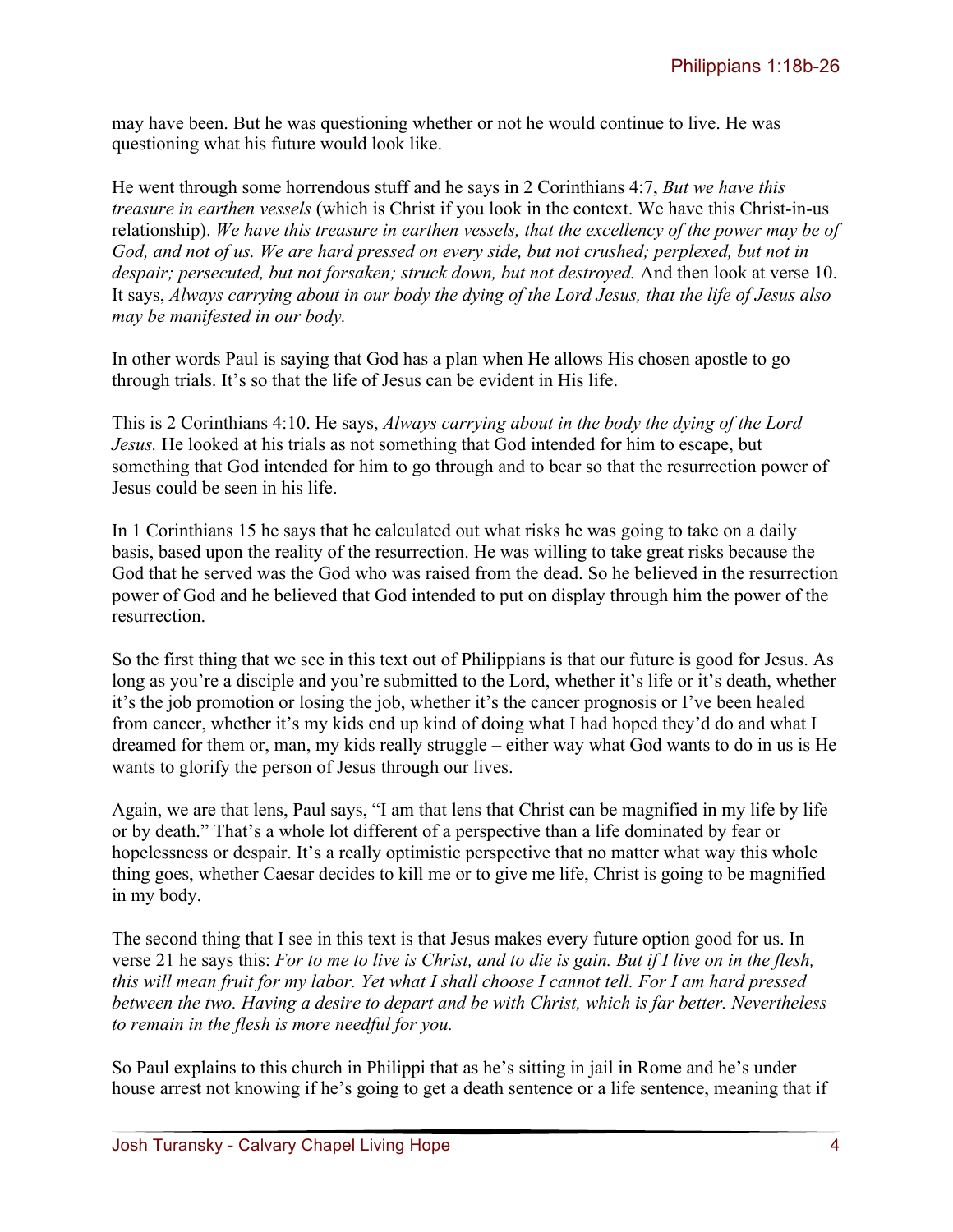he's granted life he's freed, he looks at that and he says, "You know, I can't lose." For himself personally Jesus is going to be magnified, but he himself, he says, "If I keep on living in the flesh, to live is Christ. I get to live with Christ. Christ is with me. He's given me His Spirit. But if I die, that's gain. I put off this body and I enter into the presence of God and I'm even closer to Christ than I am now." And so every future option is good.

In 2 Corinthians 5:6 Paul writes about death. *We are always confident, knowing that, while we are at home in the body, we are absent from the Lord: (For we walk by faith, not by sight:) We are confident, yes, well pleased rather to be absent from the body, and to be present with the Lord.* So Paul knew if I put off this body, if I put off this tent (he would call his body a tent), if I put this off, *to be absent from the body is to be present with the Lord.* 

You can't lose as a Christians if you have this perspective. There's no bad option on the table for Paul. *To live is Christ, and to die is gain*. Death is no longer our enemy because we depart to be with Jesus.

One more verse in 2 Timothy 1:10. Paul tells Timothy about *the appearing of our Savior, Christ Jesus, who has abolished death.* Paul's perspective on death is that it has been abolished. Yeah the physical body, he even uses the term, goes to sleep. Death just isn't the same for a Christian.

We live in a culture that dramatizes death. Imagine watching a movie where death is not an option on the table. It becomes not so great of a movie. One time I watched this movie where the way they solved the problems (my mom would know a lot about this because she writes good stories) was there was like this magic guy that would come in. You're like, "Well that ruins the story because nobody believes in a magic guy that shows up and rescues the story." Right? So death is a great narrative tool. It gives high stakes.

But yet for Paul, he's not looking for some engaging story that's going to have you hanging. He's just like, "No, death has been abolished for the Christian. It's not even a factor. It's only a gain." So being a disciple of Jesus makes every future possibility awesome. It makes me think of *The LEGO Movie* – "everything is awesome."

This leads to the optimism of 2 Corinthians 2:14 where Paul says *But thanks be to God, who always leads us in triumph in Christ and through us defuses the fragrance of his knowledge in every place.* Paul said there's this triumph that we're led in to. We get to live out a triumphant life because of the victory that Jesus accomplished on the cross. The reason why every future option is good for us is because of what Jesus did on the cross. There is a victory that was won at the cross. Our life became meaningful.

You think back to the garden and the meaningfulness of life that God gave to Adam. There was the *be fruitful and multiply*. There was a life lived without shame. It was a beautiful environment. There was perfect fellowship between man and God. And then when sin came in, sin wrecked all of those things. The curse just infected the world so that there could not be that beautiful fellowship, the purposefulness of work. All of these things were just curses. They were under the curse, and yet when Jesus died on the cross He was able to overcome that curse, abolish death, and make our work meaningful so that Christ is our life.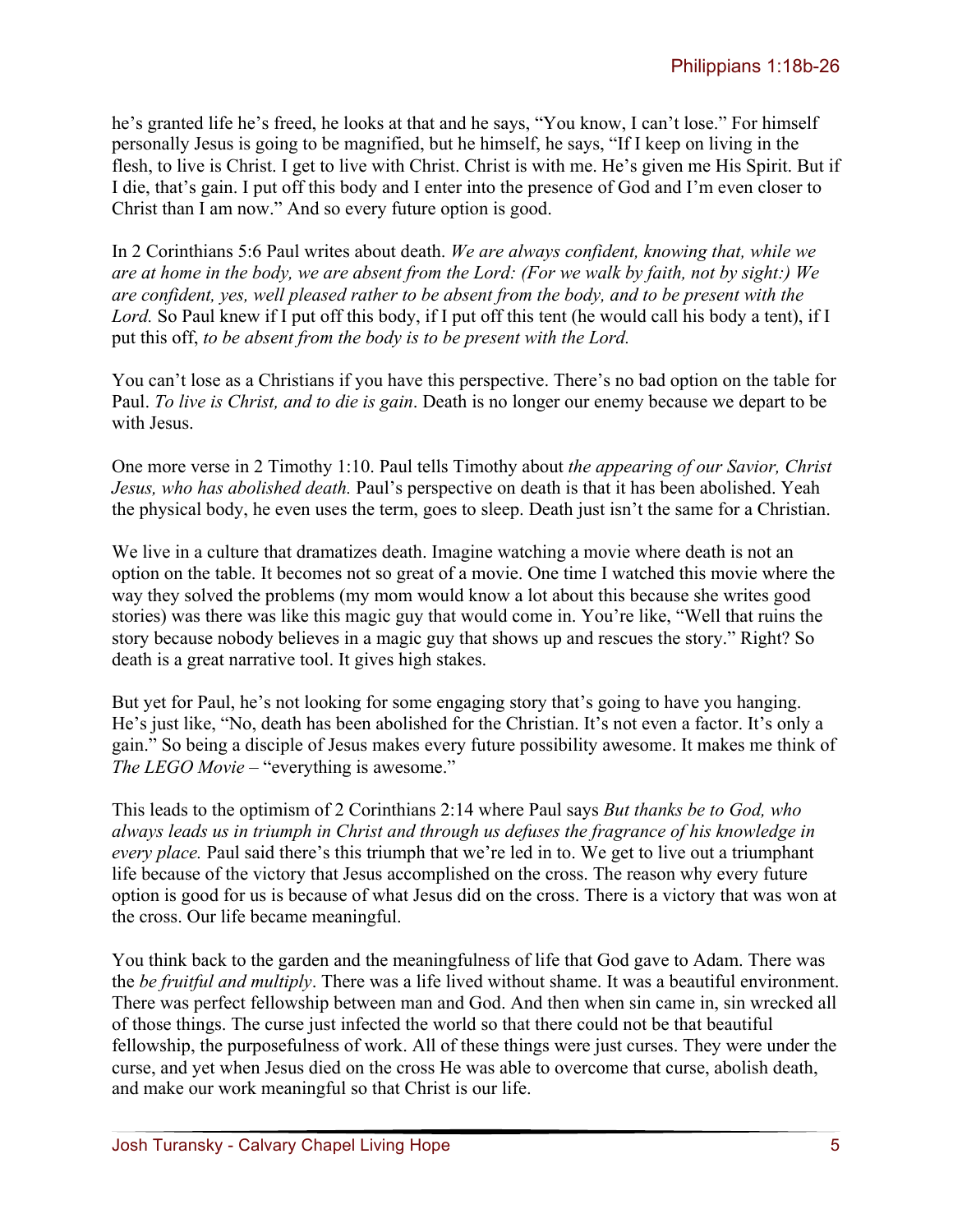The third and the last point from this text is that life on earth now has purpose because Jesus has redeemed us unto good works. Do you see that in verses 22 and 24-26? Paul is explaining to them. He's saying now if I die, it's gain, but if I live on in the flesh, here's what it's going to mean. It's going to mean that I get to bear spiritual fruit and I play a role in your life.

You've got to appreciate that as you look into the text you look at how Paul viewed himself as a benefit, as a participant in the spiritual growth of these believers in Philippi. He saw that humans, human instruments, are a part of the work that God still wants to accomplish.

So he comes to the conclusion – it's almost like we're given a window into Paul's thought process like he's realizing, "You know, it's more needful for me to be here with you. I'm going to bear fruit." So he gets to the point where he says *I'm convinced that I'm going to remain*. We don't know if he's writing this and all of a sudden he just feels the sense, almost the presence of God, saying, "Nope, you don't have a death sentence, you're not going to die." But it's almost like it unfolds in this passage. We see what he's saying is that if I remain here it's so that it's for a purpose.

In John 17 Jesus prayed for His disciples before He went to the cross. One of the things that He prayed was that the Father wouldn't take His disciples out of the world. Because they still had a role to play. God has a plan for your life, He has a purpose for your life.

Last fall I taught an ethics class and we spent some time in the class talking about suicide. With suicide, what underlies it is this emotion or this feeling of despair or purposelessness. This passage here and John 17 is a great passage really to talk with somebody who's despairing of life or feeling suicidal, because what Paul believed and the Holy Spirit had convinced Paul of was that, no, your life serves a purpose. Your life here serves a purpose and when God wants to take you out of this world, He can. He wants to work through you in the midst of His church.

In Ephesians 2:10, Paul says – *For we are his workmanship, created in Christ Jesus for good works, which God has prepared beforehand, that we should walk in them.* There's good works that God has for you and for me that He's called us into. Your life serves a purpose.

So again go back to your own life and your own worry. I don't know whether you're what they call a worrywart or you're maybe more carefree and you're not really worried about the future. More people are worried in this world than are carefree and not concerned about what's going to happen next.

There are major things that can dominate the horizon for us. What's going to happen down the road? Maybe it's work, maybe it's your health, maybe it's a relationship. But again, when we look into this passage we see that Paul had some pretty big stuff on the horizon. He's in jail and he's waiting to find out is he going to get the death sentence (which would mean he's beheaded or crucified or some terrible death sentence) or is he going to be granted life?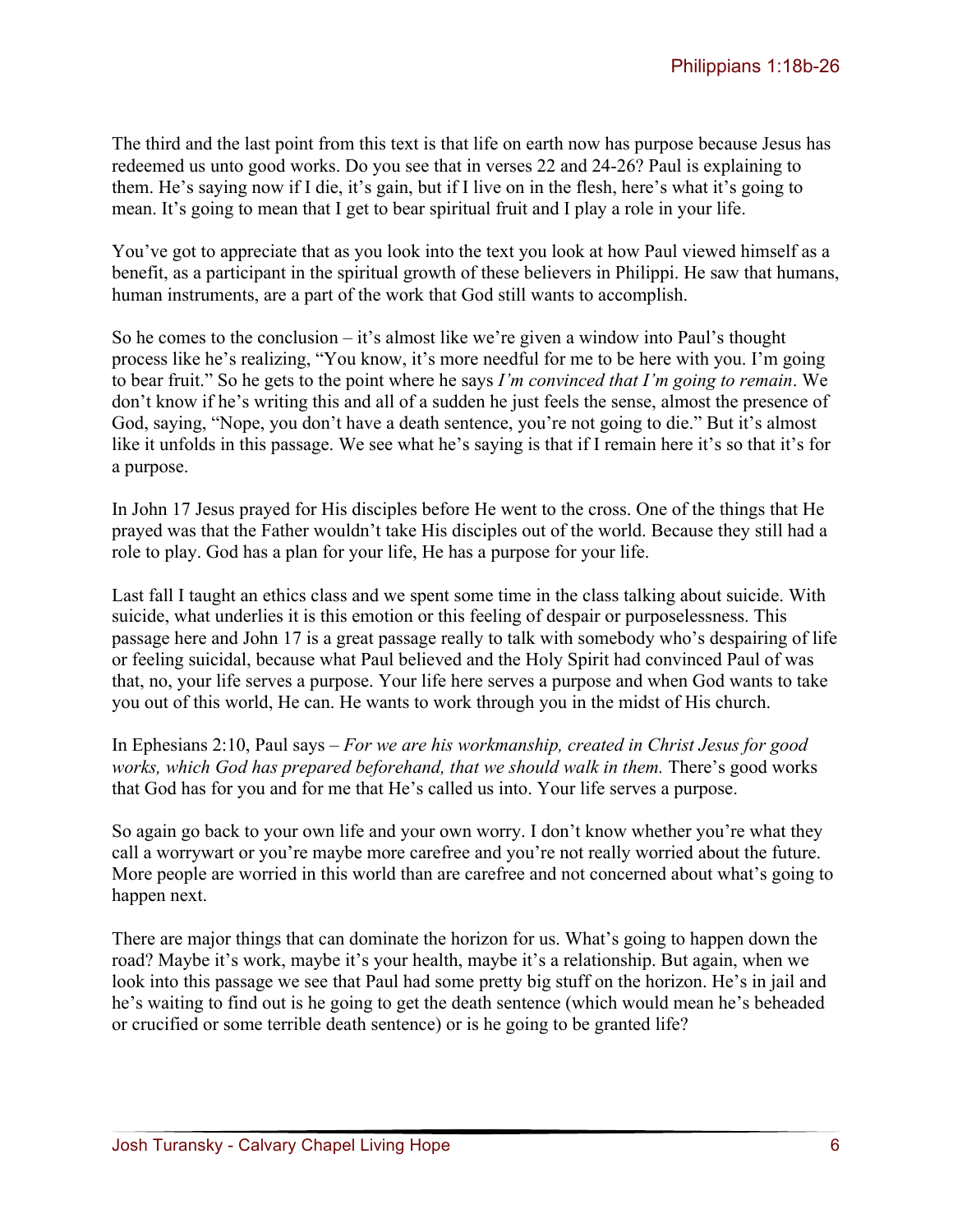He made this decision that he was not going to be dominated by what was unknown, but instead he was going to basically make the theological truth, the theological facts the main contributing factors into his forward thinking into the future.

You've got to appreciate when you go back and you look at the beginning of this passage in verse 19 he says *for I know that this will turn out for my deliverance through your prayer and the supply of the Spirit of Jesus*. Do you see how he's talking about the work of the Holy Spirit there? *The supply of the Spirit.* So the church in Philippi is praying for him and then there's that supply of the Spirit.

As you look into the future and you look into what's God's plan for you and you wrestle with your own anxieties and worries, know that God has a plan for your life and the Holy Spirit wants to bear witness to that. He wants to remind you and I that "I have a good plan for you. I have a purpose for your life." There is no bad outcome in the future as long as you are walking with the Lord.

You may listen to that and you may say, "Well what if I do this over here?" or "What if I screwed up in the past?" "After I gave my life to the Lord I felt like He called me to this?" Well in Romans 5 it says that *where our sin abounds, his grace abounds much more*. So if you're a person dominated by sin or you feel like you've been a Jonah running from the will of God, the truth is that the grace of God abounds more than our sin.

There's this guy who wrote a book, it was book that was a response to another book, which was called *Experiencing God,* which was written by Henry Blackaby. Maybe you've heard about it. But anyway, in the *Experiencing God* book he advocates for us knowing God's will for our lives. It's a great book. But the presupposition of the book is that God has an individual will for your life and my life. He has a plan. Right? Like Ephesians 2:10 talks about God has a plan for our life, Henry Blackaby in his book says, "Look, this is the case. God wants to reveal His plan. He wants to invite us into the plan for our life."

Well there's a professor, I think he's from Multnomah, and he didn't like that idea because his hypothesis was if God has a plan for our life – let's say God has that one special person that we're supposed to marry and then we go and we don't marry that person, then we've screwed up the whole universe. The fabric of the universe has been rent because now we've taken and we've married somebody that wasn't supposed to be our wife. Well the person who was supposed to be our wife or our spouse, who are they supposed to marry? And then it's this chain reaction of nobody can ever marry the right person.

That's basically how he makes a case. So he literally writes a book that's this fat trying to explain away the fact that God has an individual will for your life. The reason it's that fat is he has to go through every passage of the Bible that says and gives an example that He has an individual will for your life and he tries to explain it away.

You can take that book and throw it in the trash. It's not the case. God has a plan for your life. God has a specific will, an individual will for your life. All I have to do to know that He has a plan that is greater than my own sinfulness, my own stupidity, my own fragileness is I can look